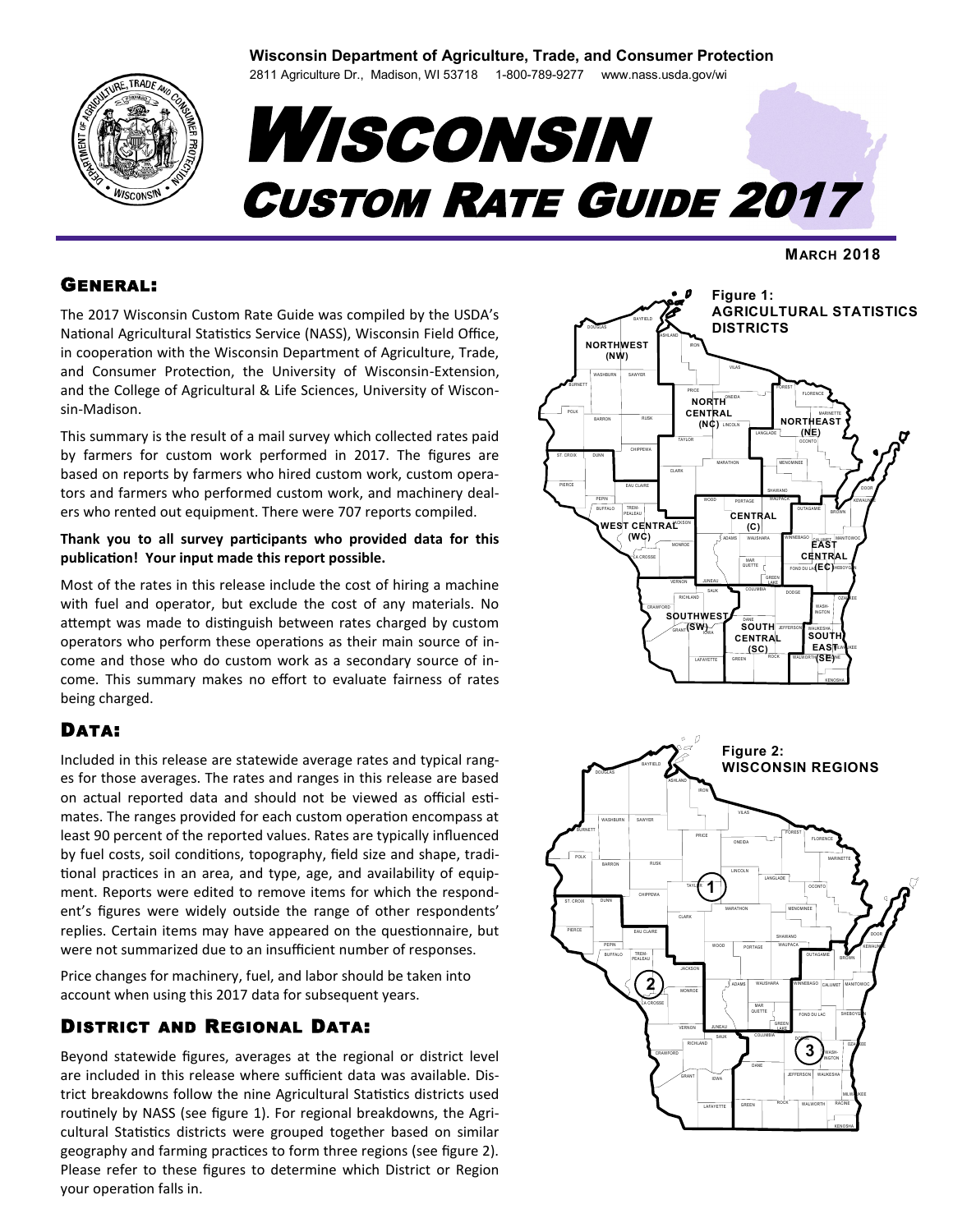|                        | Range           | Statewide |              | <b>Regional Averages</b> |        |                          |           |                             |           | <b>District Averages</b> |        |        |        |           |
|------------------------|-----------------|-----------|--------------|--------------------------|--------|--------------------------|-----------|-----------------------------|-----------|--------------------------|--------|--------|--------|-----------|
| Operation              | in Rates        | Average   | $\mathbf{1}$ | $\overline{2}$           | 3      | <b>NW</b>                | <b>NC</b> | <b>NE</b>                   | <b>WC</b> | $\mathsf{C}$             | EC     | SW     | SC     | <b>SE</b> |
| <b>Cost Per Hour</b>   | Dollars/hour    |           |              | Dollars/hour             |        |                          |           |                             |           | Dollars/hour             |        |        |        |           |
| <b>Solid Manure</b>    |                 |           |              |                          |        |                          |           |                             |           |                          |        |        |        |           |
| Loading                | 20.00-165.00    | 75.70     | 86.70        | 60.90                    | 80.40  | $\overline{\phantom{a}}$ | 84.00     | $\overline{\phantom{a}}$    | 60.70     | 95.00                    | 94.40  | 61.30  | 65.00  |           |
| Spreading              | 10.00-200.00    | 96.40     | 134.00       | 81.50                    | 88.60  | $\overline{\phantom{a}}$ | 143.00    | $\overline{\phantom{a}}$    | 93.10     | $\overline{\phantom{a}}$ | 90.90  | 58.30  | 93.30  |           |
| Loading & Spreading    | 55.00-500.00    | 141.00    | 195.00       | 105.00                   | 153.00 |                          |           |                             | 113.00    | $\overline{\phantom{a}}$ | 189.00 | 85.00  | 137.00 |           |
| <b>Liquid Manure</b>   |                 |           |              |                          |        |                          |           |                             |           |                          |        |        |        |           |
| Drag line pumping      |                 |           |              |                          |        |                          |           |                             |           |                          |        |        |        |           |
| and spreading          |                 |           |              |                          |        |                          |           |                             |           |                          |        |        |        |           |
| Surface                | 45.00-320.00    | 173.00    | 183.00       | 100.00                   | 190.00 |                          |           |                             |           |                          |        |        |        |           |
| Injection              | 67.00-390.00    | 253.00    |              |                          | 288.00 | $\overline{\phantom{a}}$ |           |                             |           | $\sim$                   | 288.00 |        |        |           |
| Tanker hauling and     |                 |           |              |                          |        |                          |           |                             |           |                          |        |        |        |           |
| spreading              |                 |           |              |                          |        |                          |           |                             |           |                          |        |        |        |           |
| Surface                | 23.00-300.00    | 108.00    | 116.00       | 105.00                   | 101.00 | 88.70                    | 121.00    | $\overline{\phantom{a}}$    | 94.60     | 135.00                   | 97.20  | 114.20 | 125.00 |           |
| Injection              | 80.00-240.00    | 153.00    |              |                          | 165.00 |                          |           |                             |           |                          |        |        |        |           |
| Agitation boat         | 35.00-375.00    | 222.00    | 234.00       | 204.00                   | 221.00 |                          | 253.00    | $\blacksquare$              | 146.00    | 255.00                   | 242.00 | 300.00 | 183.00 |           |
| <b>Manure tanker</b>   |                 |           |              |                          |        |                          |           |                             |           |                          |        |        |        |           |
| hauling only           | 65.00-185.00    | 105.00    | 130.80       | 96.70                    | 97.90  | $\overline{\phantom{a}}$ | 136.00    |                             | 87.50     | 123.80                   | 96.70  | 97.80  |        |           |
| <b>Cost Per Gallon</b> | Dollars/gallon  |           |              | Dollars/gallon           |        |                          |           |                             |           | Dollars/gallon           |        |        |        |           |
| <b>Liquid Manure</b>   |                 |           |              |                          |        |                          |           |                             |           |                          |        |        |        |           |
| Drag line pumping      |                 |           |              |                          |        |                          |           |                             |           |                          |        |        |        |           |
| and spreading          |                 |           |              |                          |        |                          |           |                             |           |                          |        |        |        |           |
| Surface                | 0.001-0.061     | 0.012     | 0.012        | 0.009                    | 0.014  | $\overline{\phantom{a}}$ | 0.010     | $\mathcal{L}_{\mathcal{A}}$ | 0.009     | 0.016                    | 0.014  | ÷,     |        |           |
| Injection              | $0.001 - 0.025$ | 0.010     | 0.009        | 0.010                    | 0.012  |                          | 0.008     |                             | 0.010     | 0.011                    | 0.010  |        | 0.016  |           |
| Tanker hauling and     |                 |           |              |                          |        |                          |           |                             |           |                          |        |        |        |           |
| spreading              |                 |           |              |                          |        |                          |           |                             |           |                          |        |        |        |           |
| Surface                | 0.003-0.085     | 0.015     | 0.008        | 0.025                    | 0.009  |                          |           |                             | 0.017     | $\sim$                   | 0.009  | 0.031  |        |           |
| Injection              | 0.003-0.085     | 0.025     |              |                          |        |                          |           |                             |           |                          |        |        |        |           |

**Manure Services, Wisconsin, 2017**

- Insufficient data

#### **Land Tillage Operations, Wisconsin, 2017**

|                         | Range        | Statewide |       | <b>Regional Averages</b> |       |                          |                          |           |                          | <b>District Averages</b> |       |           |           |                |
|-------------------------|--------------|-----------|-------|--------------------------|-------|--------------------------|--------------------------|-----------|--------------------------|--------------------------|-------|-----------|-----------|----------------|
| Operation               | in Rates     | Average   |       | $\overline{2}$           | 3     | <b>NW</b>                | <b>NC</b>                | <b>NE</b> | <b>WC</b>                | C                        | EC    | <b>SW</b> | <b>SC</b> | <b>SE</b>      |
|                         | Dollars/acre |           |       | Dollars/acre             |       |                          |                          |           |                          | Dollars/acre             |       |           |           |                |
| Chisel plowing          | 6.00-35.00   | 17.60     | 18.10 | 15.90                    | 18.20 | 17.70                    | 15.60                    | 19.10     | 15.80                    | 20.60                    | 19.80 | 16.00     | 16.30     | 18.00          |
| Disk/ripper/            |              |           |       |                          |       |                          |                          |           |                          |                          |       |           |           |                |
| harrow combination      | 8.00-35.00   | 18.20     | 18.80 | 15.80                    | 19.80 | 12.10                    | 17.20                    |           | 17.30                    | 20.90                    | 22.60 | 13.80     | 17.10     | 19.10          |
| <b>Field Cultivator</b> | 8.00-28.00   | 14.00     | 15.20 | 13.30                    | 13.80 | 14.30                    | 13.30                    | 15.50     | 12.50                    | 18.40                    | 14.10 | 15.00     | 13.50     | 13.60          |
| Moldboard plowing       | 7.50-35.00   | 19.30     | 18.70 | 17.00                    | 21.10 | 15.60                    | 17.70                    | 22.30     | 17.00                    | 17.30                    | 23.20 | 17.00     | 17.90     | 17.10          |
| Rotary hoe              | 5.00-13.00   | 8.40      | 7.40  | 8.50                     | 8.70  |                          |                          |           | 8.55                     | ٠                        | 7.85  | 8.40      | 9.10      |                |
| Soil finisher           | 7.00-30.00   | 15.00     | 16.00 | 14.70                    | 14.70 | 12.50                    | 15.70                    | 18.00     | 14.10                    | 18.80                    | 13.90 | 15.50     | 15.40     | 14.60          |
| Strip tillage           | 12.00-37.00  | 19.10     | 22.60 | 18.60                    | 17.60 | 23.50                    |                          |           | 19.30                    | $\overline{\phantom{a}}$ | 17.50 | $\sim$    | 16.50     |                |
| Subsoiling              | 10.00-35.00  | 19.40     | 20.60 | 18.30                    | 19.60 | 20.10                    | 22.30                    | 21.00     | 18.40                    | 19.80                    | 21.00 | 17.80     | 18.00     | 21.30          |
| Vertical tillage        | 9.00-35.00   | 16.60     | 18.60 | 15.80                    | 16.60 | 13.70                    | 18.10                    | 19.10     | 14.40                    | $\overline{\phantom{a}}$ | 16.20 | 17.80     | 16.60     | 18.80          |
| Finishing disk          | 7.00-34.00   | 15.60     | 16.50 | 15.50                    | 15.10 | 10.70                    |                          | 15.70     | 16.60                    | 22.00                    | 15.30 | 14.20     | 15.00     | 14.30          |
| Offset disk             | 10.00-36.00  | 19.70     | 22.30 | 14.50                    | 19.90 | $\overline{\phantom{a}}$ |                          |           | $\overline{\phantom{a}}$ | 23.80                    | 19.80 | $\sim$    | 19.90     | $\overline{a}$ |
| Disk w/ digger & drag   | 5.00-34.00   | 15.30     | 18.50 | 14.00                    | 14.30 |                          |                          |           |                          | ٠                        | 16.00 | $\sim$    | 13.70     | ٠              |
| Row cultivator:         |              |           |       |                          |       |                          |                          |           |                          |                          |       |           |           |                |
| with fertilizer         | 8.50-28.00   | 16.20     | 17.00 | $\overline{\phantom{a}}$ | 15.80 | ٠                        | $\overline{\phantom{a}}$ | 19.00     |                          | $\sim$                   | 14.20 | $\sim$    | 17.00     |                |
| without fertilizer      | 6.00-30.00   | 14.00     | 14.20 | 15.60                    | 13.00 |                          |                          |           | 12.50                    | ۰                        | 12.90 |           | 13.20     |                |

- Insufficient data.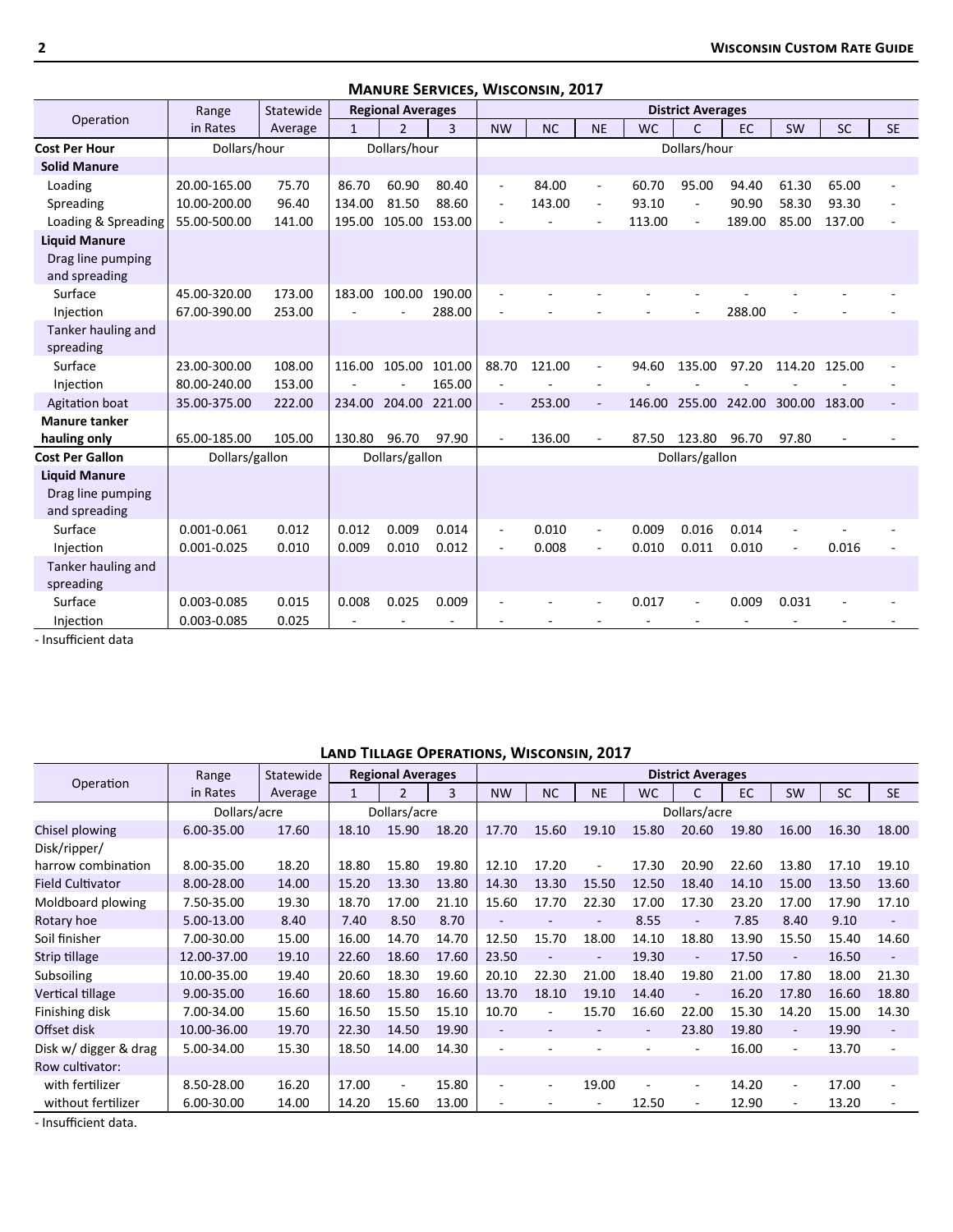| Operation                        | Range<br>in Rates | Statewide |              | <b>Regional Averages</b> |                |                          |                          |                          | <b>WC</b> | <b>District Averages</b><br>$\mathsf{C}$ | <b>EC</b> |                          | <b>SC</b> |                          |
|----------------------------------|-------------------|-----------|--------------|--------------------------|----------------|--------------------------|--------------------------|--------------------------|-----------|------------------------------------------|-----------|--------------------------|-----------|--------------------------|
|                                  |                   | Average   | $\mathbf{1}$ | $\overline{2}$           | $\overline{3}$ | <b>NW</b>                | <b>NC</b>                | <b>NE</b>                |           |                                          |           | <b>SW</b>                |           | <b>SE</b>                |
|                                  | Dollars/acre      |           |              | Dollars/acre             |                |                          |                          |                          |           | Dollars/acre                             |           |                          |           |                          |
| Corn<br><b>Conventional Till</b> |                   |           |              |                          |                |                          |                          |                          |           |                                          |           |                          |           |                          |
| Less than 30" Rows               | 10.00-46.00       | 21.30     | 22.20        | 21.70                    | 20.40          | 22.80                    | 22.50                    | 21.00                    | 21.80     | ÷,                                       | 21.60     | 21.30                    | 19.10     | 18.80                    |
| 30" rows and greater             | 5.00-35.00        | 18.60     | 18.60        | 19.30                    | 18.10          | 18.50                    | 18.10                    | 19.10                    | 20.40     | 18.80                                    | 18.80     | 17.70                    | 17.20     | 18.60                    |
| <b>Mulch Till</b>                |                   |           |              |                          |                |                          |                          |                          |           |                                          |           |                          |           |                          |
| Less than 30" Rows               | 10.00-40.00       | 21.90     | 19.60        | 22.30                    | 23.60          | 20.00                    | L.                       | $\blacksquare$           | 23.50     | $\Box$                                   | 25.30     |                          |           |                          |
| 30" rows and greater             | 10.00-32.00       | 19.70     | 18.60        | 20.50                    | 19.90          | 19.20                    | L.                       | L.                       | 21.70     | $\overline{\phantom{a}}$                 | 21.00     | 18.20                    | 18.90     |                          |
| No-Till                          |                   |           |              |                          |                |                          |                          |                          |           |                                          |           |                          |           |                          |
| Less than 30" Rows               | 10.00-40.00       | 21.20     | 20.90        | 22.30                    | 20.60          | 21.80                    | 19.90                    | 21.70                    | 22.00     | $\overline{\phantom{a}}$                 | 23.80     | 23.20                    | 19.70     | 17.90                    |
| 30" rows and greater             | 10.00-35.00       | 20.20     | 21.20        | 20.20                    | 19.90          | 20.90                    | 20.90                    | 21.70                    | 21.20     | 22.00                                    | 20.90     | 18.90                    | 19.00     | 22.10                    |
| <b>Strip Tillage</b>             |                   |           |              |                          |                |                          |                          |                          |           |                                          |           |                          |           |                          |
| Less than 30" Rows               | 22.00-26.00       | 23.50     |              |                          |                |                          |                          |                          |           | ä,                                       |           | L,                       |           |                          |
| 30" rows and greater             | 15.00-35.00       | 21.20     | 21.50        | 19.00                    | 21.60          | 24.70                    | ÷,                       | ÷,                       | 19.00     | L.                                       | 21.40     | $\overline{\phantom{a}}$ | 20.10     | 24.30                    |
| <b>Soybeans</b>                  |                   |           |              |                          |                |                          |                          |                          |           |                                          |           |                          |           |                          |
| <b>Conventional Till</b>         |                   |           |              |                          |                |                          |                          |                          |           |                                          |           |                          |           |                          |
| Row                              | 6.00-32.00        | 19.00     | 19.30        | 20.50                    | 18.10          | 20.30                    | 19.40                    | 18.30                    | 22.20     | 18.90                                    | 18.30     | 18.50                    | 17.90     | 18.40                    |
| Drill                            | 9.00-30.00        | 17.60     | 16.40        | 17.40                    | 18.20          | 14.00                    | 14.50                    | 18.30                    | 17.20     | 16.70                                    | 19.30     | 17.70                    | 16.60     | 18.20                    |
| Mulch Till                       |                   |           |              |                          |                |                          |                          |                          |           |                                          |           |                          |           |                          |
| Row                              | 10.00-30.00       | 18.80     | 18.20        | 18.40                    | 19.50          | 18.10                    | $\overline{\phantom{a}}$ | $\omega$                 | 18.20     | $\Box$                                   | 21.00     | 18.60                    | 18.70     |                          |
| Drill                            | 10.00-30.00       | 18.30     | 18.10        | 18.80                    | 18.30          | 16.50                    | $\blacksquare$           | 19.70                    | 19.20     | $\overline{\phantom{a}}$                 | 20.10     | 18.30                    | 16.30     | $\overline{a}$           |
| No-Till                          |                   |           |              |                          |                |                          |                          |                          |           |                                          |           |                          |           |                          |
| Row                              | 10.00-32.00       | 19.80     | 20.00        | 20.60                    | 19.20          | 19.50                    | $\overline{\phantom{a}}$ | 21.80                    | 21.60     | 20.70                                    | 20.20     | 19.80                    | 19.00     | 18.10                    |
| Drill                            | 10.00-30.00       | 19.00     | 19.10        | 19.50                    | 18.80          | 17.80                    | L.                       | 21.00                    | 19.10     | 18.70                                    | 19.80     | 20.10                    | 18.00     | 17.50                    |
| <b>Strip Tillage</b>             |                   |           |              |                          |                |                          |                          |                          |           |                                          |           |                          |           |                          |
| Row                              | 15.00-28.00       | 20.70     | 21.80        | ÷,                       | 19.90          | L.                       |                          |                          |           | ÷,                                       | 20.20     | $\Box$                   | 19.50     | $\overline{\phantom{a}}$ |
| <b>Small Grains</b>              |                   |           |              |                          |                |                          |                          |                          |           |                                          |           |                          |           |                          |
| Conventional Till                | 5.00-36.00        | 17.40     | 17.60        | 16.50                    | 17.70          | 14.60                    | 24.30                    | 18.20                    | 17.00     | 16.00                                    | 18.50     | 16.10                    | 16.40     | 15.70                    |
| Mulch Till                       | 4.00-30.00        | 17.80     | 13.80        | 15.60                    | 19.90          |                          |                          | L.                       |           | $\overline{a}$                           | 21.50     | $\omega$                 | 18.00     | $\sim$                   |
| No-Till                          | 10.00-32.00       | 19.10     | 18.80        | 19.40                    | 19.00          | 18.20                    | 18.30                    | 19.80                    | 18.00     | $\overline{\phantom{a}}$                 | 19.10     | 21.00                    | 19.40     | 18.10                    |
| Alfalfa, Clover, etc.            |                   |           |              |                          |                |                          |                          |                          |           |                                          |           |                          |           |                          |
| <b>Conventional Till</b>         |                   |           |              |                          |                |                          |                          |                          |           |                                          |           |                          |           |                          |
| Drill                            | 8.00-30.00        | 17.10     | 17.00        | 17.10                    | 17.20          | 14.00                    | 15.40                    | 18.00                    | 17.50     | 18.00                                    | 18.70     | 16.60                    | 15.40     | 15.70                    |
| Airflow                          | 7.00-20.00        | 12.20     | 11.10        | L.                       | 14.00          | L.                       |                          | L.                       |           | L.                                       |           | L.                       |           |                          |
| <b>Mulch Till</b>                |                   |           |              |                          |                |                          |                          |                          |           |                                          |           |                          |           |                          |
| Drill                            | 10.00-30.00       | 18.20     | 18.40        | 16.90                    | 19.30          | $\overline{\phantom{a}}$ |                          | $\overline{\phantom{a}}$ | 18.90     | $\overline{\phantom{a}}$                 | 20.80     | 14.80                    | 16.30     | $\blacksquare$           |
| No-Till                          |                   |           |              |                          |                |                          |                          |                          |           |                                          |           |                          |           |                          |
| Drill                            | 4.00-30.00        | 19.00     | 17.90        | 19.00                    | 19.40          | 16.30                    | 15.80                    | 20.50                    | 18.90     | 18.00                                    | 20.50     | 19.20                    | 18.20     |                          |
| Airflow                          | 10.00-28.00       | 19.00     | $\sim$       | $\sim$                   | ÷,             | $\sim$                   | ÷,                       | $\sim$                   | $\sim$    | $\sim$                                   | ÷,        | L.                       | L.        |                          |

#### **Planting Operations, Wisconsin, 2017**

- Insufficient data.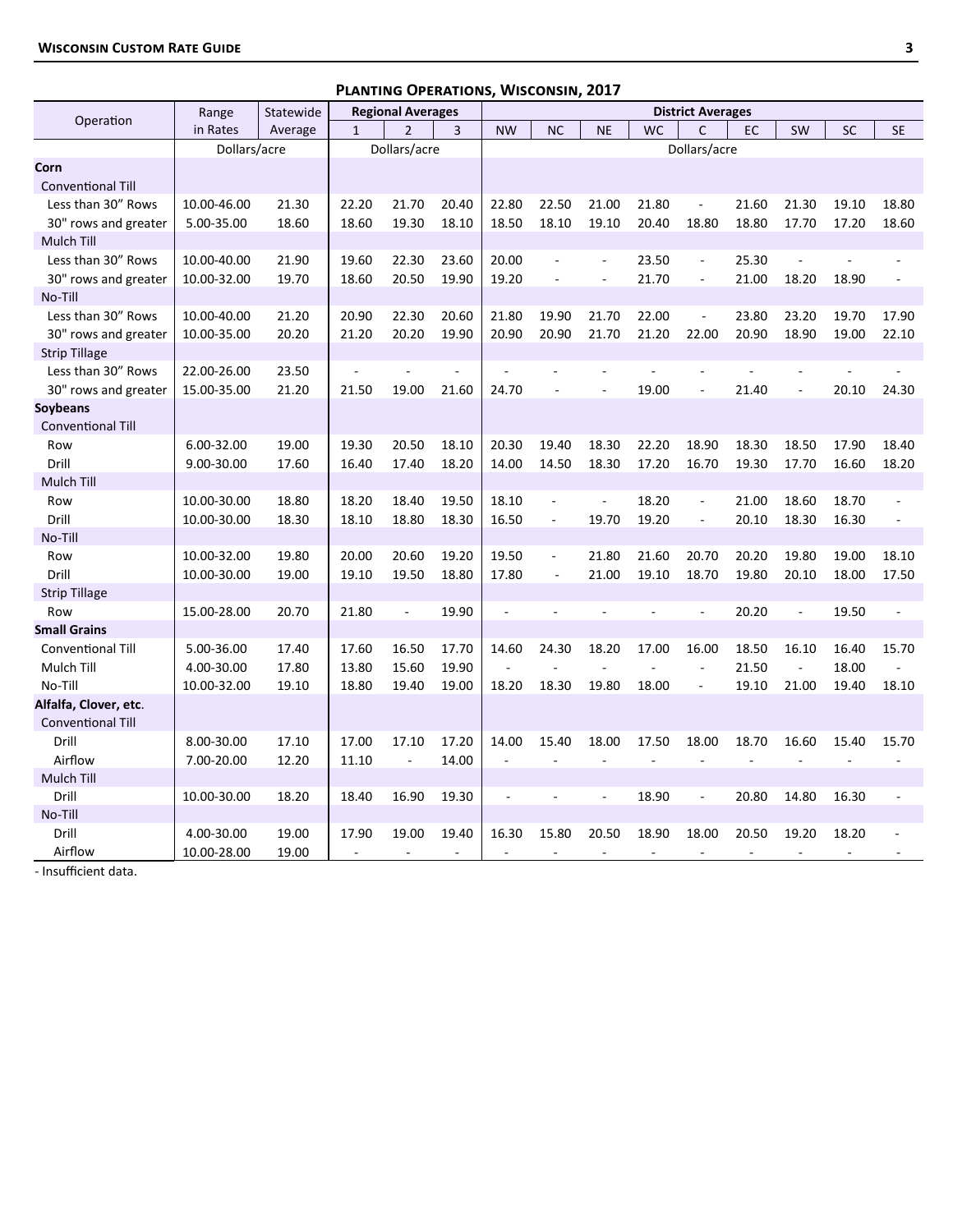|                                  | Range        | Statewide |                          | <b>Regional Averages</b> |                |                |           |           |           | <b>District Averages</b> |                          |           |           |           |
|----------------------------------|--------------|-----------|--------------------------|--------------------------|----------------|----------------|-----------|-----------|-----------|--------------------------|--------------------------|-----------|-----------|-----------|
| Operation                        | in Rates     | Average   |                          | $\overline{2}$           | $\overline{3}$ | <b>NW</b>      | <b>NC</b> | <b>NE</b> | <b>WC</b> | C                        | <b>EC</b>                | <b>SW</b> | <b>SC</b> | <b>SE</b> |
|                                  | Dollars/acre |           |                          | Dollars/acre             |                |                |           |           |           | Dollars/acre             |                          |           |           |           |
| Liquid Fertilizer                |              |           |                          |                          |                |                |           |           |           |                          |                          |           |           |           |
| Pull-type                        | 4.00-18.00   | 9.80      | 9.65                     | 10.10                    | 9.75           | 8.15           | 10.00     | $\sim$    | 9.10      | $\sim$                   | 10.70                    | 11.20     | 8.85      | 9.25      |
| Self propelled                   | 5.50-16.00   | 9.10      | 10.30                    | 8.75                     | 8.90           | 9.40           | 10.00     | ٠         | 8.90      | $\overline{\phantom{a}}$ | 9.15                     | 8.50      | 9.00      | 7.80      |
| Dry Fertilizer                   |              |           |                          |                          |                |                |           |           |           |                          |                          |           |           |           |
| Pull-Type                        | 1.50-15.00   | 6.30      | 6.65                     | 5.95                     | 6.24           | 6.65           | 7.15      | $\sim$    | 5.65      | 6.10                     | 6.15                     | 6.50      | 6.60      | 5.75      |
| Self propelled                   | 3.00-15.00   | 6.65      | 6.80                     | 6.60                     | 6.60           | 8.60           | 6.15      | 6.95      | 7.40      | 4.80                     | 6.65                     | 5.20      | 6.70      | 6.15      |
| <b>Anhydrous Ammonia</b>         |              |           |                          |                          |                |                |           |           |           |                          |                          |           |           |           |
| Pull-type                        | 7.00-17.00   | 11.50     | $\overline{\phantom{a}}$ | 11.90                    | 11.20          | $\blacksquare$ |           | $\sim$    | 14.50     | $\overline{\phantom{a}}$ | $\overline{\phantom{a}}$ | 9.30      | 13.00     | 9.90      |
| Self propelled                   | 4.00-1500    | 9.75      |                          |                          | 9.50           |                |           |           |           |                          |                          |           |           |           |
| <b>Spreading lime</b>            |              |           |                          |                          |                |                |           |           |           |                          |                          |           |           |           |
| Pull-type                        | 4.00-32.00   | 11.80     | 13.70                    | 12.50                    | 8.60           |                |           | $\sim$    | 12.50     | 16.00                    | ٠                        | $\sim$    | 9.15      | ۰.        |
| Self propelled                   | 3.80-29.00   | 9.70      | 12.20                    | 8.85                     | 8.50           | 14.10          |           |           | 10.00     | 13.70                    | 7.00                     | 7.25      | 7.65      |           |
| Spraying Pesticides <sup>2</sup> |              |           |                          |                          |                |                |           |           |           |                          |                          |           |           |           |
| Pull-Type                        | 1.00-16.00   | 8.00      | 7.40                     | 8.00                     | 8.35           | 9.35           | 7.10      | 8.15      | 7.75      | 6.15                     | 8.65                     | 8.50      | 7.95      | 8.50      |
| Self propelled                   | 6.00-20.00   | 8.70      | 9.00                     | 9.05                     | 8.36           | 9.40           | 9.10      | 8.70      | 9.40      | 8.45                     | 8.45                     | 8.60      | 8.25      | 8.30      |

#### **Fertilizer and Chemical Applications, Wisconsin, 2017<sup>1</sup>**

- Insufficient data.  $1$ The prices listed reflect application only. Cost of materials is excluded.  $2$ Includes fungicides, herbicides, and insecticides.

#### **Haylage Harvest Operations, Wisconsin, 2017**

| Operation                                    | Range         | Statewide |              | <b>Regional Averages</b> |                |           |           |           |           | <b>District Averages</b> |           |           |           |           |
|----------------------------------------------|---------------|-----------|--------------|--------------------------|----------------|-----------|-----------|-----------|-----------|--------------------------|-----------|-----------|-----------|-----------|
|                                              | in Rates      | Average   | $\mathbf{1}$ | $\overline{2}$           | $\overline{3}$ | <b>NW</b> | <b>NC</b> | <b>NE</b> | <b>WC</b> | $\mathsf{C}$             | <b>EC</b> | <b>SW</b> | <b>SC</b> | <b>SE</b> |
| <b>Cost Per Acre</b>                         | Dollars/acre  |           |              | Dollars/acre             |                |           |           |           |           | Dollars/acre             |           |           |           |           |
| Chopping only                                |               |           |              |                          |                |           |           |           |           |                          |           |           |           |           |
| Pull-type                                    | 15.00-60.00   | 38.20     |              |                          | 46.90          |           |           |           |           |                          | 46.90     |           |           |           |
| Self-propelled                               | 10.30-160.00  | 30.70     | 27.80        | 63.80                    | 18.30          |           |           | 28.30     | 80.00     | $\overline{\phantom{a}}$ | 18.10     |           |           |           |
| Chopping, hauling,<br>& packing bunker       |               |           |              |                          |                |           |           |           |           |                          |           |           |           |           |
| Self-propelled                               | 23.30-65.00   | 49.20     | 48.70        |                          | 41.30          |           |           |           |           |                          | 41.30     |           |           |           |
| Chopping, hauling,<br>& filling upright silo |               |           |              |                          |                |           |           |           |           |                          |           |           |           |           |
| Pull-type                                    | 15.00-60.00   | 41.30     |              |                          | 35.00          |           |           |           |           | $\overline{\phantom{a}}$ | 35.00     |           |           |           |
| Self-propelled                               | 40.50-70.00   | 52.20     | 53.30        |                          |                |           |           |           |           |                          |           |           |           |           |
| <b>Cost Per Hour</b>                         | Dollars/hour  |           |              | Dollars/hour             |                |           |           |           |           | Dollars/hour             |           |           |           |           |
| Chopping only                                |               |           |              |                          |                |           |           |           |           |                          |           |           |           |           |
| Pull-type                                    | 100.00-175.00 | 133.00    | 127.00       | 142.00                   |                |           |           |           |           |                          |           |           |           |           |
| Self-propelled                               | 55.00-875.00  | 393.00    | 414.00       | 359.00                   | 401.00         | 390.00    | 513.00    | 417.00    | 400.00    | 364.00                   | 428.00    | 308.00    | 382.00    | 275.00    |
| Chopping, hauling,<br>& packing bunker       |               |           |              |                          |                |           |           |           |           |                          |           |           |           |           |
| Self-propelled                               | 90.00-1150.00 | 683.00    |              | 682.00 717.00            | 658.00         |           |           |           | 828.00    | $\overline{\phantom{a}}$ | 607.00    |           |           |           |
| Chopping, hauling,<br>& filling upright silo |               |           |              |                          |                |           |           |           |           |                          |           |           |           |           |
| Pull-type                                    | 75.00-225.00  | 128.00    |              |                          |                |           |           |           |           |                          |           |           |           |           |
| Self-propelled                               | 100.00-950.00 | 469.00    | 369.00       |                          | 608.00         | 258.00    |           |           |           |                          |           |           |           |           |
| Filling and packing                          |               |           |              |                          |                |           |           |           |           |                          |           |           |           |           |
| <b>Bunker</b>                                | 45.00-520.00  | 136.00    | 163.00       | 127.00                   | 120.00         | 113.00    | 182.00    | 210.00    | 125.00    | 183.00                   | 128.00    | 130.00    | 105.00    |           |
| Upright silo                                 | 40.00-350.00  | 216.00    |              | 205.00 258.00            |                |           |           |           |           |                          |           | 258.00    |           |           |
| Hauling only                                 |               |           |              |                          |                |           |           |           |           |                          |           |           |           |           |
| Truck                                        | 11.80-140.00  | 88.20     | 91.40        | 80.90                    | 90.80          | 78.80     | 101.00    | 98.40     | 80.40     | 100.00                   | 93.00     | 81.90     | 85.70     |           |
| Wagon                                        | 20.00-125.00  | 82.90     | 81.40        | 76.80                    | 87.80          |           |           | 81.00     | 79.40     | 73.30                    | 85.00     | 70.00     | 90.60     |           |

- Insufficient data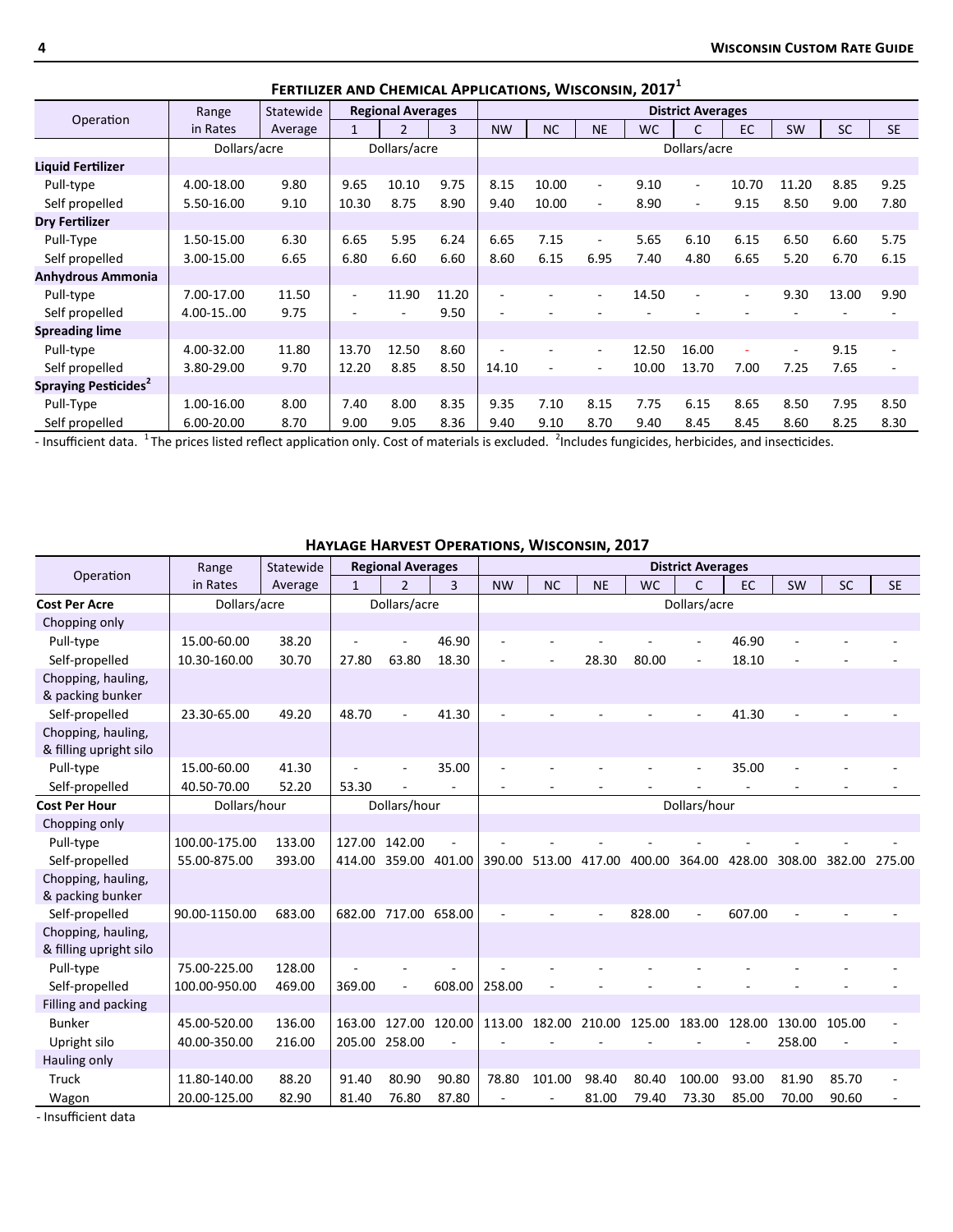|                      |              |           | <b>HAT HARVEST OPERATIONS, WISCONSIN, ZUIT</b> |                          |        |                          |           |           |                          |                          |        |           |           |                          |
|----------------------|--------------|-----------|------------------------------------------------|--------------------------|--------|--------------------------|-----------|-----------|--------------------------|--------------------------|--------|-----------|-----------|--------------------------|
|                      | Range        | Statewide |                                                | <b>Regional Averages</b> |        |                          |           |           |                          | <b>District Averages</b> |        |           |           |                          |
| Operation            | in Rates     | Average   |                                                | $\mathfrak z$            | 3      | <b>NW</b>                | <b>NC</b> | <b>NE</b> | <b>WC</b>                |                          | EC     | <b>SW</b> | <b>SC</b> | <b>SE</b>                |
| <b>Cost Per Acre</b> | Dollars/acre |           |                                                | Dollars/acre             |        |                          |           |           |                          | Dollars/acre             |        |           |           |                          |
| Mowing and           |              |           |                                                |                          |        |                          |           |           |                          |                          |        |           |           |                          |
| conditioning         | 5.00-50.00   | 14.20     | 14.20                                          | 14.10                    | 14.20  | 13.50                    | 14.40     | 14.20     | 14.20                    | 14.90                    | 14.10  | 14.00     | 14.30     | 14.20                    |
| Mowing only          | 7.00-32.00   | 14.20     | 14.60                                          | 13.40                    | 14.30  | 12.30                    |           |           |                          |                          | 15.10  | 14.00     | 12.70     |                          |
| <b>Tedding</b>       | 3.00-15.00   | 7.65      | 6.75                                           | 8.70                     | 7.55   | 7.00                     | 5.00      | 8.65      | 9.00                     | 6.65                     | 8.05   | 8.15      | 7.45      | 6.30                     |
| Raking               | 3.00-15.00   | 7.75      | 7.85                                           | 7.40                     | 7.90   | 8.30                     | 5.60      | 9.65      | 7.65                     | 7.40                     | 7.80   | 7.05      | 8.20      | 7.00                     |
| Windrow merging      | 3.00-40.00   | 11.60     | 11.20                                          | 10.20                    | 12.20  | 8.30                     | 12.60     | 12.60     | 10.90                    | 13.20                    | 13.00  | 8.50      | 10.40     | $\overline{\phantom{a}}$ |
| <b>Cost Per Hour</b> | Dollars/hour |           |                                                | Dollars/hour             |        |                          |           |           |                          | Dollars/hour             |        |           |           |                          |
| Mowing and           |              |           |                                                |                          |        |                          |           |           |                          |                          |        |           |           |                          |
| conditioning         | 50.00-384.00 | 162.00    | 170.00                                         | 138.00                   | 179.00 | 170.00                   | 152.00    |           | 144.00                   | 189.00                   | 235.00 | 123.00    | 126.00    | 207.00                   |
| Mowing only          | 45.00-285.00 | 130.00    | 91.30                                          | 178.00                   | 141.00 | ٠                        |           |           | $\overline{\phantom{a}}$ | 107.00                   |        | $\sim$    | 155.00    |                          |
| <b>Tedding</b>       | 12.00-165.00 | 69.80     | 62.50                                          | 65.70                    | 76.90  | $\overline{\phantom{a}}$ | 71.30     | ٠         |                          |                          | ٠      | Ξ.        | 64.30     | $\overline{\phantom{a}}$ |
| Raking               | 15.00-150.00 | 59.10     | 59.00                                          | 53.50                    | 66.30  | ۰                        | 48.50     |           | 58.00                    | ۰                        | ٠      | 49.00     | 67.50     |                          |
| Windrow merging      | 18.00-300.00 | 151.00    | 136.00                                         | 150.00                   | 165.00 | 140.00                   | 158.00    | 153.00    | 164.00                   | 92.00                    | 175.00 | 129.00    | 133.00    |                          |

#### **Hay Harvest Operations, Wisconsin, 2017**

- Insufficient data.

#### **Hay Baling, Wrapping, and Hauling, Wisconsin, 2017**

|                          | Range          | Statewide |                          | <b>Regional Averages</b> |                |                          |                          |                          |           | <b>District Averages</b> |                          |                |                          |           |
|--------------------------|----------------|-----------|--------------------------|--------------------------|----------------|--------------------------|--------------------------|--------------------------|-----------|--------------------------|--------------------------|----------------|--------------------------|-----------|
| Operation                | in Rates       | Average   | $\mathbf{1}$             | $\overline{\phantom{a}}$ | 3              | <b>NW</b>                | <b>NC</b>                | <b>NE</b>                | <b>WC</b> | $\mathsf{C}$             | <b>EC</b>                | SW             | SC                       | <b>SE</b> |
|                          | Dollars/bale   |           |                          | Dollars/bale             |                |                          |                          |                          |           | Dollars/bale             |                          |                |                          |           |
| <b>Square bales</b>      |                |           |                          |                          |                |                          |                          |                          |           |                          |                          |                |                          |           |
| 25-50 lbs, Bale only     | $0.25 - 3.00$  | 0.89      | 1.00                     | 0.74                     | 0.89           | 1.15                     | 0.87                     |                          | 0.64      | 0.78                     | 0.93                     | 0.85           | 0.65                     | 1.45      |
| 300-600 lbs, Bale only   | 1.00-15.00     | 7.65      | $\sim$                   | 7.75                     | 7.45           | $\overline{a}$           | ÷,                       |                          | ÷,        | $\omega$                 | 7.50                     | $\blacksquare$ | 7.35                     |           |
| 600 lbs & over           |                |           |                          |                          |                |                          |                          |                          |           |                          |                          |                |                          |           |
| Bale only                | 5.00-17.00     | 9.15      | 9.35                     | 9.45                     | 8.95           | 9.25                     | 9.45                     | 9.05                     | 10.00     | 9.70                     | 9.15                     | 8.75           | 8.60                     | 9.15      |
| Bale & Wrap              |                |           |                          |                          |                |                          |                          |                          |           |                          |                          |                |                          |           |
| Individual               | 5.00-19.00     | 13.10     | $\overline{\phantom{a}}$ | 13.00                    | 12.70          | $\overline{a}$           |                          |                          | 9.00      | $\Box$                   | 12.50                    | 15.00          | 12.90                    |           |
| Line                     | 7.00-15.00     | 11.50     |                          |                          | 12.00          |                          |                          |                          |           |                          |                          |                |                          |           |
| Wrap only                |                |           |                          |                          |                |                          |                          |                          |           |                          |                          |                |                          |           |
| Individual               | 1.50-10.50     | 7.35      | 4.85                     | 8.35                     | 7.50           | $\overline{\phantom{a}}$ |                          |                          | 7.25      | ÷,                       | $\overline{a}$           | 9.20           | 7.65                     |           |
| Line                     | 1.00-8.00      | 5.90      | 6.05                     | 5.25                     | 6.50           | 5.00                     |                          |                          |           |                          |                          |                |                          |           |
| <b>Round bales</b>       |                |           |                          |                          |                |                          |                          |                          |           |                          |                          |                |                          |           |
| <b>Under 1,000 lbs</b>   |                |           |                          |                          |                |                          |                          |                          |           |                          |                          |                |                          |           |
| Bale only                | 5.00-35.00     | 9.05      | 8.30                     | 9.00                     | 9.70           | 8.65                     | 7.95                     | 8.80                     | 8.75      | 8.25                     | 8.35                     | 9.15           | 9.55                     | 13.90     |
| Bale & Wrap              |                |           |                          |                          |                |                          |                          |                          |           |                          |                          |                |                          |           |
| Individual               | 3.00-16.00     | 9.85      | 12.00                    | 9.65                     | 7.50           | $\overline{\phantom{a}}$ |                          | $\sim$                   | 9.25      | $\overline{\phantom{a}}$ | $\overline{a}$           | 10.20          | 6.50                     |           |
| Line                     | 4.00-18.00     | 9.70      | $\overline{a}$           | $\overline{\phantom{a}}$ | 6.40           |                          |                          |                          |           | $\sim$                   | 6.40                     |                |                          |           |
| Wrap only                |                |           |                          |                          |                |                          |                          |                          |           |                          |                          |                |                          |           |
| Individual               | 1.50-8.00      | 6.30      | 5.65                     | $\sim$                   | L.             | $\sim$                   |                          |                          |           |                          |                          |                |                          |           |
| Line                     | 1.00-10.00     | 5.95      | 5.65                     | 5.90                     | 6.40           |                          |                          |                          |           |                          | $\overline{\phantom{a}}$ | 5.45           |                          |           |
| 1,000 lbs & over         |                |           |                          |                          |                |                          |                          |                          |           |                          |                          |                |                          |           |
| Bale only                | 5.00-16.50     | 10.40     | 10.20                    | 10.90                    | 9.65           | 10.20                    | 9.85                     | 9.15                     | 11.45     | 11.00                    | 9.75                     | 10.20          | 9.55                     |           |
| Bale & Wrap              |                |           |                          |                          |                |                          |                          |                          |           |                          |                          |                |                          |           |
| Individual               | 8.00-19.00     | 12.90     | 15.00                    | 11.90                    | $\overline{a}$ | 13.30                    | ÷,                       | $\overline{\phantom{a}}$ | 10.90     | ÷,                       | $\overline{\phantom{a}}$ | 13.70          |                          |           |
| Line                     | 6.00-20.00     | 13.70     | 14.70                    | 13.40                    | 13.50          | $\overline{\phantom{a}}$ | $\overline{a}$           | $\overline{\phantom{a}}$ | 14.60     | $\overline{\phantom{a}}$ | $\overline{\phantom{a}}$ | 11.50          |                          |           |
| Wrap only                |                |           |                          |                          |                |                          |                          |                          |           |                          |                          |                |                          |           |
| Individual               | 1.50-14.50     | 8.05      | 7.60                     | 9.05                     | L.             | 7.65                     |                          | $\overline{\phantom{a}}$ | 10.10     | ÷,                       |                          |                |                          |           |
| Line                     | 1.00-12.00     | 6.20      | 6.40                     | 6.25                     | 5.85           | $\blacksquare$           |                          | $\sim$                   | 8.10      |                          | ×.                       | 4.85           | 5.90                     |           |
|                          | <b>Dollars</b> |           |                          | <b>Dollars</b>           |                |                          |                          |                          |           | <b>Dollars</b>           |                          |                |                          |           |
| <b>Hauling Hay Bales</b> |                |           |                          |                          |                |                          |                          |                          |           |                          |                          |                |                          |           |
| Cost/bale                | $0.50 - 10.00$ | 3.40      | 4.15                     | 3.75                     | 2.15           | $\overline{\phantom{a}}$ | 4.35                     | 1.75                     | 6.65      | 4.00                     |                          | 2.45           | 3.60                     | 2.20      |
| Cost/hour                | 35.00-110.00   | 73.40     | 66.50                    | 80.80                    | 77.50          | $\overline{a}$           | 61.70                    | $\sim$                   | 81.30     | $\overline{\phantom{a}}$ | 80.00                    | ÷,             | 75.00                    |           |
| Cost/loaded mile         | $0.25 - 6.00$  | 2.55      | 2.85                     | 1.90                     | 3.55           |                          | $\overline{\phantom{a}}$ | $\overline{\phantom{a}}$ | 2.15      | $\overline{\phantom{a}}$ | $\overline{\phantom{a}}$ | 1.75           | $\overline{\phantom{a}}$ |           |

- Insufficient data.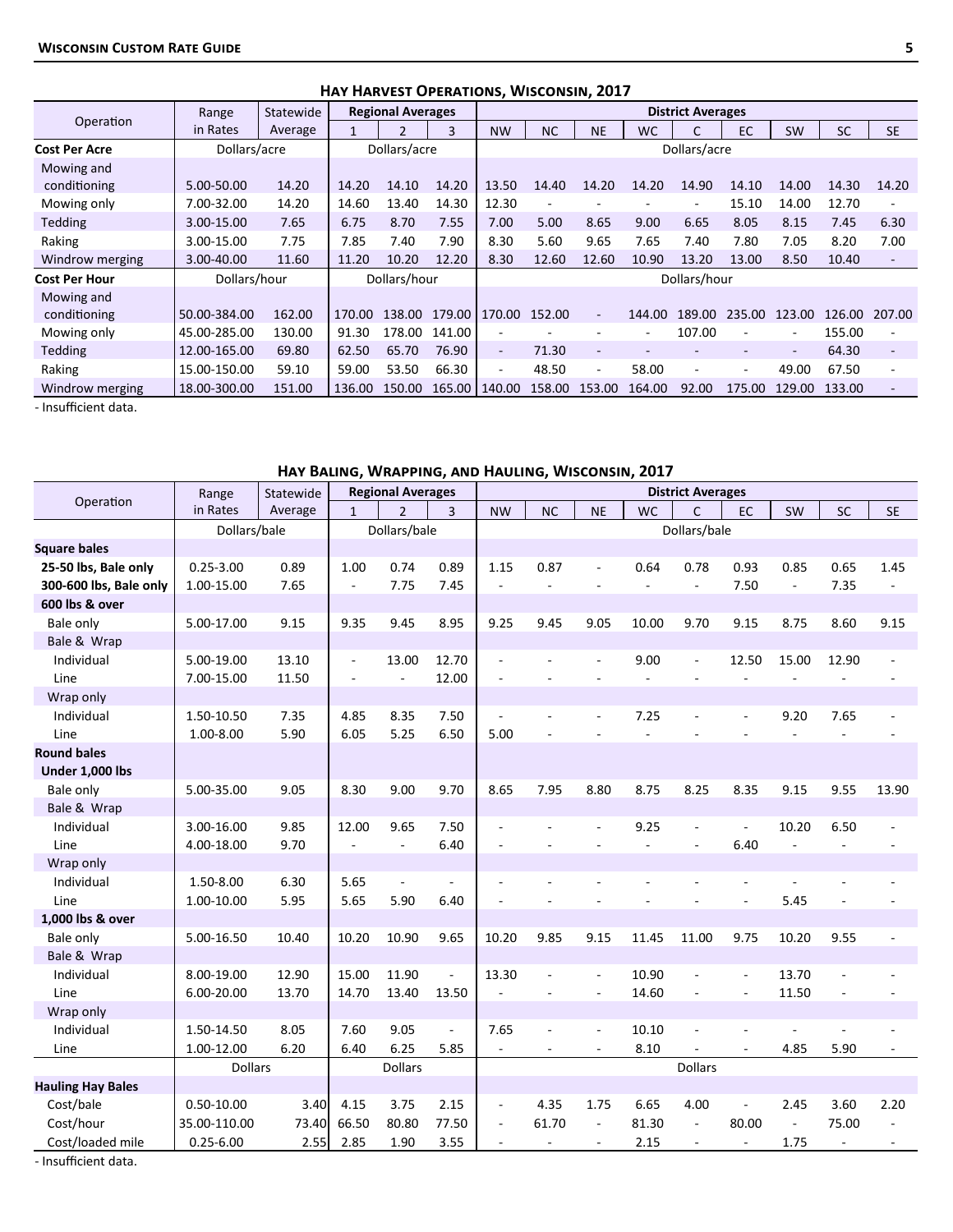|                        |                |           | CONN SILAGE HARVEST OF ERATIONS, |                          |                      |                          |           | THUCONJIN, LUI. |           |                          |               |                      |               |           |
|------------------------|----------------|-----------|----------------------------------|--------------------------|----------------------|--------------------------|-----------|-----------------|-----------|--------------------------|---------------|----------------------|---------------|-----------|
| Operation              | Range          | Statewide |                                  | <b>Regional Averages</b> |                      |                          |           |                 |           | <b>District Averages</b> |               |                      |               |           |
|                        | in Rates       | Average   | $\mathbf{1}$                     | $\overline{2}$           | $\overline{3}$       | <b>NW</b>                | <b>NC</b> | <b>NE</b>       | <b>WC</b> | $\mathsf{C}$             | EC            | SW                   | <b>SC</b>     | <b>SE</b> |
| <b>Cost Per Acre</b>   | Dollars/acre   |           |                                  | Dollars/acre             |                      |                          |           |                 |           | Dollars/acre             |               |                      |               |           |
| Chopping only          |                |           |                                  |                          |                      |                          |           |                 |           |                          |               |                      |               |           |
| Pull-type              | 12.00-130.00   | 44.60     |                                  | 41.30                    | 47.50                |                          |           |                 |           |                          | 54.60         | 41.30                |               |           |
| Self-propelled         | 20.00-175.00   | 76.80     | 71.60                            | 101.00                   | 71.60                |                          |           | 66.70           | 126.00    |                          | 68.40         |                      |               |           |
| Chopping, hauling,     |                |           |                                  |                          |                      |                          |           |                 |           |                          |               |                      |               |           |
| & packing bunker       |                |           |                                  |                          |                      |                          |           |                 |           |                          |               |                      |               |           |
| Self-propelled         | 60.00-275.00   | 143.00    | 130.00                           |                          | 148.00               |                          |           |                 |           |                          | 148.00        |                      |               |           |
| Chopping, hauling,     |                |           |                                  |                          |                      |                          |           |                 |           |                          |               |                      |               |           |
| & filling upright silo |                |           |                                  |                          |                      |                          |           |                 |           |                          |               |                      |               |           |
| Pull-type              | 50.00-100.00   | 71.10     | ÷,                               | 79.30                    | 66.70                |                          |           |                 |           |                          |               |                      |               |           |
| Self-propelled         | 12.90-250.00   | 130.00    | 112.00                           |                          | 147.00               |                          |           |                 |           |                          |               |                      |               |           |
| <b>Cost Per Hour</b>   | Dollars/hour   |           |                                  | Dollars/hour             |                      |                          |           |                 |           | Dollars/hour             |               |                      |               |           |
| Chopping only          |                |           |                                  |                          |                      |                          |           |                 |           |                          |               |                      |               |           |
| Pull-type              | 10.00-200.00   | 106.00    | 72.80                            | 144.00                   |                      | 31.70                    |           |                 | 144.00    |                          |               |                      |               |           |
| Self-propelled         | 55.00-1150.00  | 401.00    | 402.00                           | 384.00 409.00            |                      | 390.00                   | 436.00    | 365.00          | 426.00    | 401.00                   | 435.00 346.00 |                      | 386.00 275.00 |           |
| Chopping, hauling,     |                |           |                                  |                          |                      |                          |           |                 |           |                          |               |                      |               |           |
| & packing bunker       |                |           |                                  |                          |                      |                          |           |                 |           |                          |               |                      |               |           |
| Self-propelled         | 90.00-1450.00  | 675.00    | 681.00                           |                          | 645.00 697.00 198.00 |                          |           |                 | 739.00    |                          |               | 763.00 550.00 700.00 |               |           |
| Chopping, hauling,     |                |           |                                  |                          |                      |                          |           |                 |           |                          |               |                      |               |           |
| & filling upright silo |                |           |                                  |                          |                      |                          |           |                 |           |                          |               |                      |               |           |
| Pull-type              | 75.00-250.00   | 133.00    |                                  | 175.00                   |                      |                          |           |                 | 175.00    |                          |               |                      |               |           |
| Self-propelled         | 100.00-1000.00 | 494.00    | 342.00                           |                          | 663.00               | 226.00                   |           |                 |           |                          |               |                      |               |           |
| Filling/packing only   |                |           |                                  |                          |                      |                          |           |                 |           |                          |               |                      |               |           |
| <b>Bunker</b>          | 40.00-630.00   | 128.00    | 154.00                           | 112.00                   | 121.00               | 111.00                   |           | 161.00 210.00   | 118.00    | 183.00                   | 128.00        | 98.60                | 102.00        |           |
| Upright silo           | 20.00-350.00   | 169.00    | 146.00                           | 258.00                   |                      |                          |           |                 |           |                          |               | 258.00               | ÷,            |           |
| Covering only          |                |           |                                  |                          |                      |                          |           |                 |           |                          |               |                      |               |           |
| Bunker/pile            | 10.00-500.00   | 157.00    |                                  |                          | 91.70                |                          |           |                 |           |                          | 91.70         |                      |               |           |
| Hauling only           |                |           |                                  |                          |                      |                          |           |                 |           |                          |               |                      |               |           |
| Truck                  | 11.80-140.00   | 86.60     | 86.00                            | 78.70                    | 91.70                | 77.50                    | 101.00    | 103.00          | 79.30     | 77.00                    | 94.80         | 77.70                | 85.30         |           |
| Wagon                  | 10.00-125.00   | 82.10     | 80.60                            | 72.30                    | 90.00                | $\overline{\phantom{a}}$ | 81.30     | 81.00           | 79.40     | 74.00                    | 90.60         | 61.00                | 90.00         |           |

**Corn Silage Harvest Operations, Wisconsin, 2017**

- Insufficient data

**Silage Bagging<sup>1</sup> , Wisconsin, 2017 1/**

|                      | Range               | Statewide |                          | <b>Regional Averages</b> |                          |                          |                          |                          |           | <b>District Averages</b> |      |                          |                          |                          |
|----------------------|---------------------|-----------|--------------------------|--------------------------|--------------------------|--------------------------|--------------------------|--------------------------|-----------|--------------------------|------|--------------------------|--------------------------|--------------------------|
| <b>Diameter</b>      | in Rates            | Average   |                          | $\mathcal{P}$            | 3                        | <b>NW</b>                | <b>NC</b>                | <b>NE</b>                | <b>WC</b> | C                        | EC   | SW                       | <b>SC</b>                | <b>SE</b>                |
|                      | Dollars/linear foot |           |                          | Dollars/linear foot      |                          |                          |                          |                          |           | Dollars/linear foot      |      |                          |                          |                          |
| Cost of bag included |                     |           |                          |                          |                          |                          |                          |                          |           |                          |      |                          |                          |                          |
| 8-foot bag           | 3.75-11.00          | 5.30      | 5.25                     | $\blacksquare$           | 4.60                     | 5.55                     | 4.95                     |                          |           | $\overline{\phantom{0}}$ | 4.65 |                          |                          |                          |
| 9-foot bag           | 1.00-12.00          | 5.35      | 5.30                     | 4.90                     | 5.55                     | 6.20                     | 4.40                     | $\blacksquare$           | 6.15      | 5.05                     | 6.30 | 3.60                     | 4.00                     | $\overline{\phantom{a}}$ |
| 10-foot bag          | 4.80-11.00          | 7.45      | 6.30                     | 7.30                     | 8.35                     | 6.50                     | 5.45                     | $\overline{\phantom{a}}$ | 7.15      | $\overline{\phantom{0}}$ | 7.45 | 7.45                     | 9.10                     | ٠                        |
| 12-foot bag          | 8.00-12.00          | 9.20      | $\overline{\phantom{a}}$ | $\overline{\phantom{a}}$ | 10.40                    | $\sim$                   | $\overline{\phantom{a}}$ |                          |           | $\overline{\phantom{a}}$ |      | $\overline{\phantom{a}}$ | $\overline{\phantom{a}}$ | ۰                        |
| 14-foot bag          | 14.00-17.00         | 15.30     |                          |                          |                          |                          |                          |                          |           |                          |      |                          |                          |                          |
| Cost of bag excluded |                     |           |                          |                          |                          |                          |                          |                          |           |                          |      |                          |                          |                          |
| 8-foot bag           | 2.00-3.46           | 2.50      | ٠                        | 2.35                     | $\overline{\phantom{a}}$ |                          |                          |                          |           |                          |      | 2.50                     | $\overline{\phantom{a}}$ |                          |
| 9-foot bag           | 1.25-5.85           | 3.25      | 4.10                     | 3.00                     | 3.95                     | 3.65                     | ٠                        | $\overline{\phantom{a}}$ | 3.30      | $\sim$                   | 3.05 | 2.90                     | $\overline{\phantom{a}}$ |                          |
| 10-foot bag          | 2.50-10.00          | 4.50      | 4.45                     | 3.95                     | 5.00                     | ٠                        |                          | $\overline{\phantom{a}}$ | 4.00      | $\overline{\phantom{0}}$ | 5.45 | 3.90                     | 5.25                     | $\overline{\phantom{a}}$ |
| 12-foot bag          | 5.00-13.50          | 7.90      | ٠.                       | 6.90                     | 8.00                     | $\overline{\phantom{a}}$ |                          |                          | $\sim$    | ۰.                       | 8.00 | $\sim$                   | $\overline{a}$           | ٠                        |
| 14-foot bag          |                     |           |                          |                          | ٠                        |                          |                          |                          |           |                          |      |                          |                          |                          |

- Insufficient data  $1$ Prices exclude the cost of fuel and labor.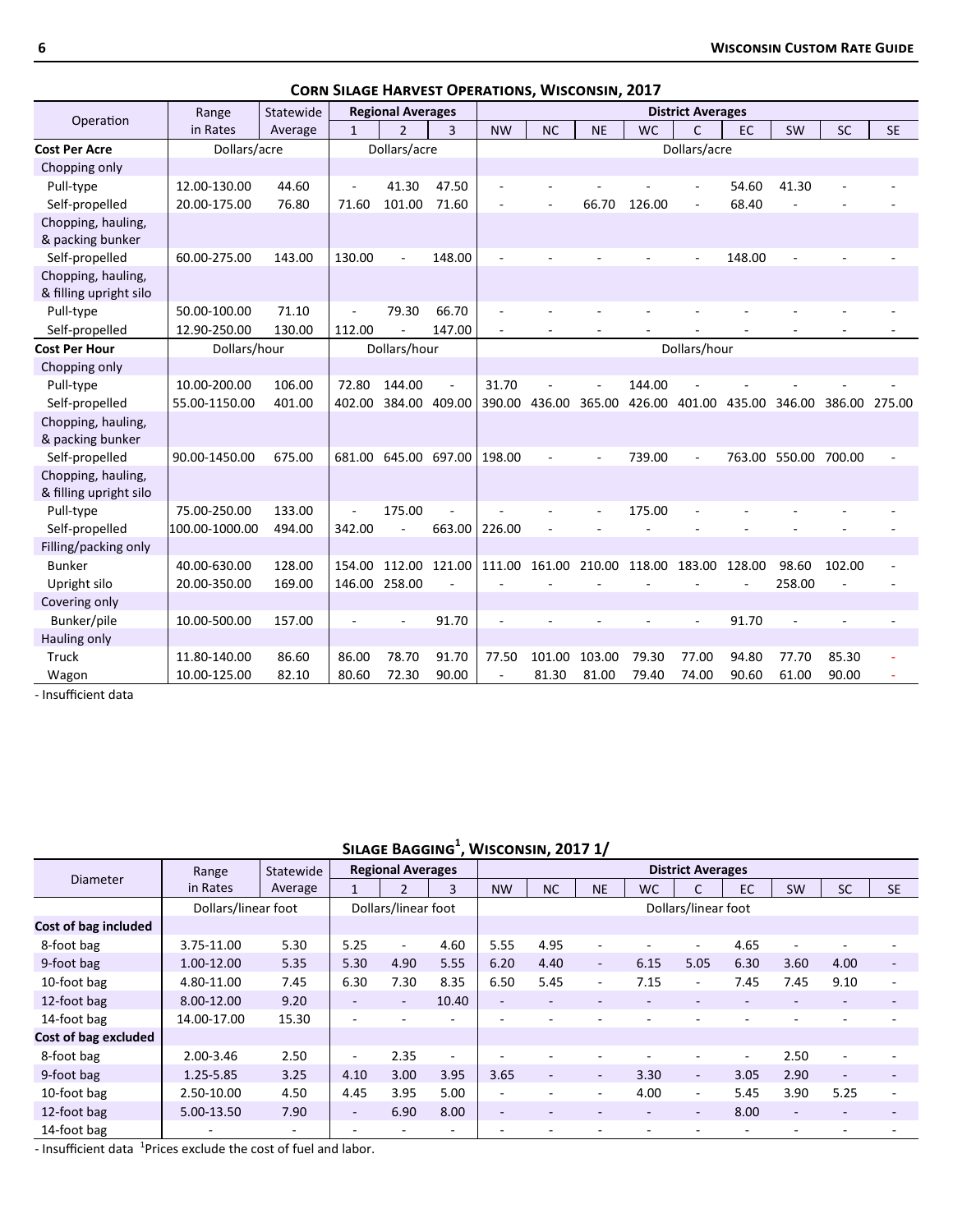|                               |                     |           |              |                          |        |                          | <b>HARVESTING GRAIN AND CORN STALKS, WISCONSIN, ZUIT</b> |           |           |                          |                      |                             |           |           |
|-------------------------------|---------------------|-----------|--------------|--------------------------|--------|--------------------------|----------------------------------------------------------|-----------|-----------|--------------------------|----------------------|-----------------------------|-----------|-----------|
|                               | Range               | Statewide |              | <b>Regional Averages</b> |        |                          |                                                          |           |           | <b>District Averages</b> |                      |                             |           |           |
| Operation                     | in Rates            | Average   | $\mathbf{1}$ | $\mathcal{P}$            | 3      | <b>NW</b>                | <b>NC</b>                                                | <b>NE</b> | <b>WC</b> | C                        | <b>EC</b>            | SW                          | <b>SC</b> | <b>SE</b> |
| <b>Cost Per Acre</b>          | Dollars/acre        |           |              | Dollars/acre             |        |                          |                                                          |           |           | Dollars/acre             |                      |                             |           |           |
| Corn, grain                   |                     |           |              |                          |        |                          |                                                          |           |           |                          |                      |                             |           |           |
| Combining                     | 8.00-60.00          | 32.60     | 32.40        | 32.50                    | 32.70  | 32.70                    | 31.60                                                    | 34.90     | 33.80     | 30.50                    | 33.90                | 30.60                       | 31.60     | 32.50     |
| Complete harvest <sup>1</sup> | 25.10-75.00         | 43.70     | 46.00        | 41.50                    | 44.20  | 44.30                    | 50.60                                                    | 54.20     | 42.30     | 37.70                    | 47.30                | 40.70                       | 40.80     | 44.40     |
| Soybeans                      |                     |           |              |                          |        |                          |                                                          |           |           |                          |                      |                             |           |           |
| Combining                     | 8.00-50.00          | 31.90     | 31.90        | 32.40                    | 31.70  | 33.00                    | 32.20                                                    | 32.90     | 33.70     | 29.40                    | 32.00                | 30.50                       | 31.20     | 32.20     |
| Complete harvest <sup>1</sup> | 23.80-75.00         | 39.50     | 41.60        | 39.10                    | 38.90  | 43.20                    | 38.60                                                    | 40.00     | 38.90     |                          | 37.80                | 39.20                       | 38.30     | 43.10     |
| <b>Small grains</b>           |                     |           |              |                          |        |                          |                                                          |           |           |                          |                      |                             |           |           |
| Combining                     | 17.50-50.00         | 31.50     | 31.60        | 31.50                    | 31.40  | 32.80                    | 31.40                                                    | 31.40     | 32.50     | 30.00                    | 32.10                | 30.30                       | 30.80     | 30.60     |
| Swathing                      | 7.50-36.00          | 15.20     | 11.90        | 16.50                    | 21.70  | 10.80                    | 11.60                                                    | ÷         | 16.60     | $\overline{\phantom{a}}$ | 22.40                |                             |           |           |
| Corn, stalks                  |                     |           |              |                          |        |                          |                                                          |           |           |                          |                      |                             |           |           |
| Harvesting/chopping           |                     |           |              |                          |        |                          |                                                          |           |           |                          |                      |                             |           |           |
| for bedding, pull-type        | 5.00-40.00          | 13.20     | 14.30        | 13.70                    | 12.00  |                          |                                                          |           | 15.00     |                          |                      | 12.50                       | 11.30     |           |
| Shredding                     | 3.00-40.00          | 13.30     | 12.60        | 14.60                    | 12.50  | ÷,                       | 11.70                                                    |           | 16.50     |                          | 11.90                | 11.80                       | 13.00     |           |
| Cost Per Hour                 | Dollars/hour        |           |              | Dollars/hour             |        |                          |                                                          |           |           | Dollars/hour             |                      |                             |           |           |
| Corn, grain                   |                     |           |              |                          |        |                          |                                                          |           |           |                          |                      |                             |           |           |
| Combining                     | 25.00-432.00        | 160.00    | 153.00       | 137.00                   | 220.00 | 80.00                    | 152.00                                                   |           | 149.00    |                          | 215.00 263.00 123.00 |                             |           |           |
| Complete harvest <sup>1</sup> | 35.00-552.00        | 248.00    | 212.00       |                          | 340.00 |                          |                                                          |           |           |                          |                      |                             |           |           |
| Soybeans                      |                     |           |              |                          |        |                          |                                                          |           |           |                          |                      |                             |           |           |
| Combining                     | 25.00-680.00        | 195.00    | 210.00       | 156.00                   | 229.00 | $\overline{\phantom{a}}$ | 227.00                                                   | ٠         | 198.00    | 246.00                   | 285.00               | 105.00                      | 187.00    |           |
| Complete harvest <sup>1</sup> | 99.00-680.00        | 266.00    | 260.00       |                          |        |                          |                                                          |           | 280.00    |                          |                      |                             |           |           |
| <b>Small grains</b>           |                     |           |              |                          |        |                          |                                                          |           |           |                          |                      |                             |           |           |
| Combining                     | 30.00-420.00        | 146.00    | 160.00       | 116.00 169.00            |        | 96.70                    | 157.00                                                   |           | 112.00    |                          |                      | 228.00 213.00 119.00 144.00 |           |           |
|                               | Dollars/bale        |           |              | Dollars/bale             |        |                          |                                                          |           |           | Dollars/bale             |                      |                             |           |           |
| <b>Baling corn stalks</b>     | 6.00-25.00          | 10.50     | 11.60        | 11.00                    | 9.40   | 11.00                    | 10.00                                                    | 12.70     | 12.00     | 13.90                    | 9.30                 | 10.00                       | 9.40      | 9.60      |
|                               | Dollars/1 ton stack |           |              | Dollars/1 ton stack      |        |                          |                                                          |           |           | Dollars/1 ton stack      |                      |                             |           |           |
| <b>Stacking corn stalks</b>   | 10.00-30.00         | 17.90     |              | 20.00                    | 15.30  |                          |                                                          |           |           |                          |                      | ÷,                          | 13.20     |           |

**Harvesting Grain and Corn Stalks, Wisconsin, 2017**

- Insufficient data.  $^{1}$ Includes combining, grain cart, and hauling to storage.

### **Grain Drying, Storage and Hauling, Wisconsin, 2017**

|                               | Range           | Statewide |       | <b>Regional Averages</b> |       |                          |           |           |           | <b>District Averages</b> |                          |           |           |                          |
|-------------------------------|-----------------|-----------|-------|--------------------------|-------|--------------------------|-----------|-----------|-----------|--------------------------|--------------------------|-----------|-----------|--------------------------|
| Operation                     | in Rates        | Average   |       | 2                        | 3     | <b>NW</b>                | <b>NC</b> | <b>NE</b> | <b>WC</b> | Ċ                        | EC                       | <b>SW</b> | <b>SC</b> | <b>SE</b>                |
|                               | <b>Dollars</b>  |           |       | <b>Dollars</b>           |       |                          |           |           |           | <b>Dollars</b>           |                          |           |           |                          |
| Grain Drying <sup>1</sup>     |                 |           |       |                          |       |                          |           |           |           |                          |                          |           |           |                          |
| <b>Bin</b>                    |                 |           |       |                          |       |                          |           |           |           |                          |                          |           |           |                          |
| Cost/bushel                   | 0.060-0.400     | 0.244     | 0.276 |                          | 0.217 | $\sim$                   | 0.330     | ٠         |           |                          |                          | ٠         | 0.217     | $\overline{\phantom{a}}$ |
| Cost/bushel/point             | $0.020 - 0.250$ | 0.058     | 0.035 | 0.076                    | 0.057 | $\overline{\phantom{a}}$ |           | ٠         | 0.102     | ٠                        | $\overline{\phantom{a}}$ | 0.049     | 0.058     | $\overline{\phantom{a}}$ |
| Continuous flow               |                 |           |       |                          |       |                          |           |           |           |                          |                          |           |           |                          |
| Cost/bushel                   | 0.021-0.765     | 0.197     | 0.259 |                          | 0.139 | 0.422                    | 0.226     | 0.153     |           |                          |                          | ٠         | 0.139     |                          |
| Cost/bushel/point             | 0.025-0.450     | 0.059     | 0.037 | 0.036                    | 0.082 |                          |           |           | 0.035     | ٠.                       | 0.076                    | 0.038     | 0.096     | 0.043                    |
| Grain Bin Rental <sup>1</sup> |                 |           |       |                          |       |                          |           |           |           |                          |                          |           |           |                          |
| Cost/bushel/month             | $0.003 - 0.400$ | 0.074     | 0.084 | 0.058                    | 0.086 | 0.080                    | 0.085     | 0.103     | 0.047     | ٠                        | 0.090                    | 0.078     | 0.088     | $\overline{\phantom{a}}$ |
| <b>Hauling Grain</b>          |                 |           |       |                          |       |                          |           |           |           |                          |                          |           |           |                          |
| Cost/bushel                   |                 |           |       |                          |       |                          |           |           |           |                          |                          |           |           |                          |
| Field to farm                 | $0.010 - 0.400$ | 0.118     | 0.134 | 0.103                    | 0.116 | 0.123                    | 0.137     | 0.177     | 0.108     | 0.117                    | 0.133                    | 0.096     | 0.108     | 0.088                    |
| Farm to market                | 0.015-0.400     | 0.158     | 0.197 | 0.160                    | 0.138 | 0.193                    | 0.211     | 0.197     | 0.174     | 0.184                    | 0.146                    | 0.143     | 0.129     | 0.153                    |

- Insufficient data. <sup>1</sup>Non-elevator.